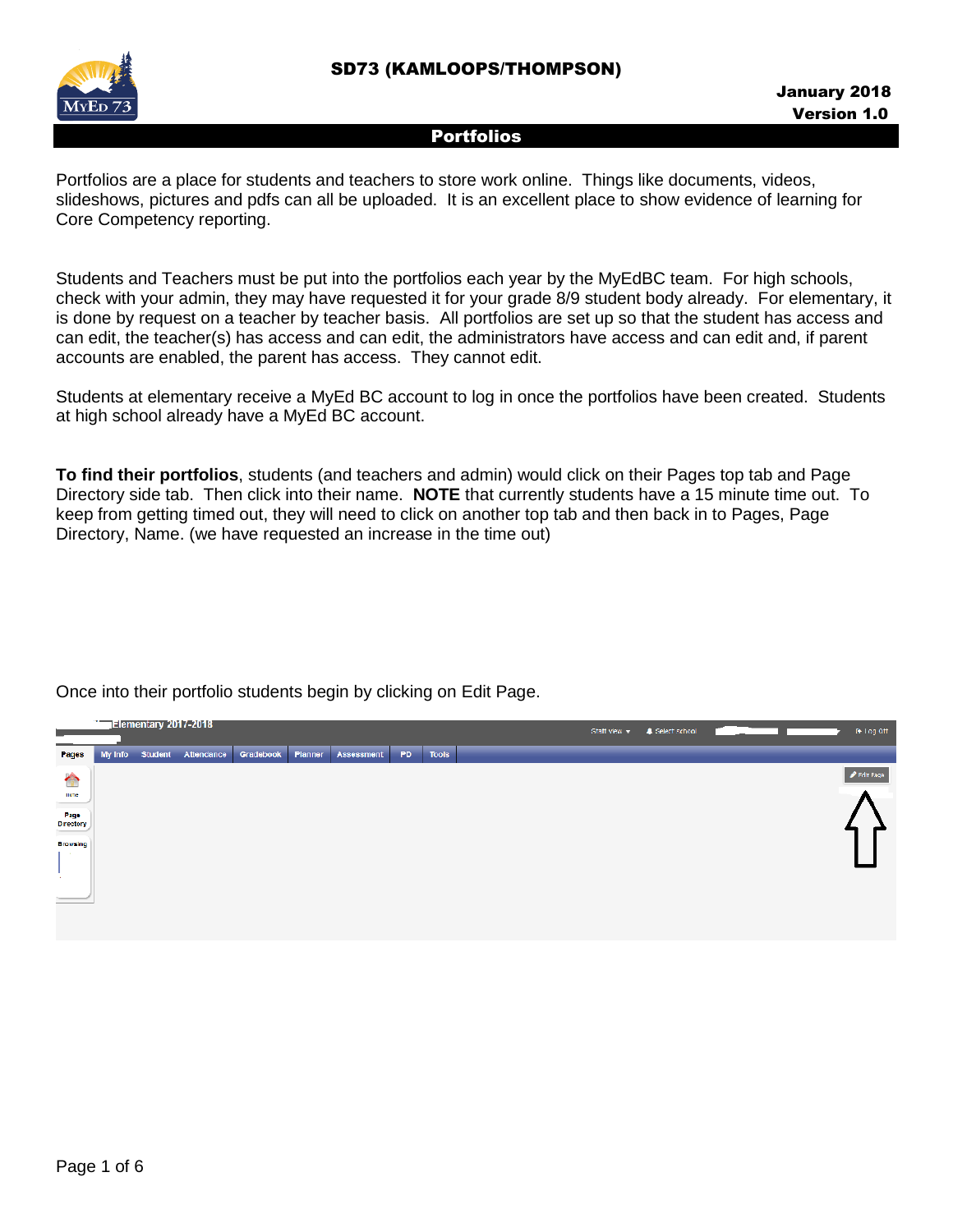

Elementary 2017-2018 Stall view -**A** Select schoo **C**+ Log O Student Attendance Gradebook Planner Assessment PD Pages My Info **D** Add Tab **Browsing** y, Entrance **Miched Repo** Web Stee

This will bring up their widgets along the side and some buttons across the top.

# *Buttons across the top*: You click on these

**Add Tab** – will create another 'page' within the portfolio for students to work in. They can add as many tabs as wanted/needed. Our suggestion is to add enough tabs so that there is one for every year they are in school. They will need to 'edit page' each time so that they can see the 'add tab' button.

Note that as soon as the student has more than one tab, a new button will also show up at the top – 'Remove Tab' – they must be clicked onto the tab that they want to remove (CAREFUL….. there is no 'undo' if they are clicked on the wrong tab)

**Remove Widget** – this will put a 'delete' option onto any widget on the page. There is no 'undo' if a widget is deleted that had content.

**Change Settings** – encourage students to stay away from this button. They could disable their page. These settings are more for use at a district level.

**View Page** – this is more for use at a district level

*Widgets along the side*: These are drag and drop - \*the drag and drop not work with an iPad but once the widgets are moved over, they can be used with an iPad – you drag and drop them onto the main page NOTE that any greyed out widgets cannot be used - some widgets can only be used once (eg. Group Resources can only be used once per tab)

**Banner** – a text editor. You can enter text, upload documents, photos, enter source code to embed (more information available on the 'Portfolios – Embedding' , 'Portfolios – Uploading Pictures', Portfolios – Uploading Documents')

Note that a banner will take up a fair amount of room on each tab – we would recommend using this once at the top to upload a selfie or some image that represents the student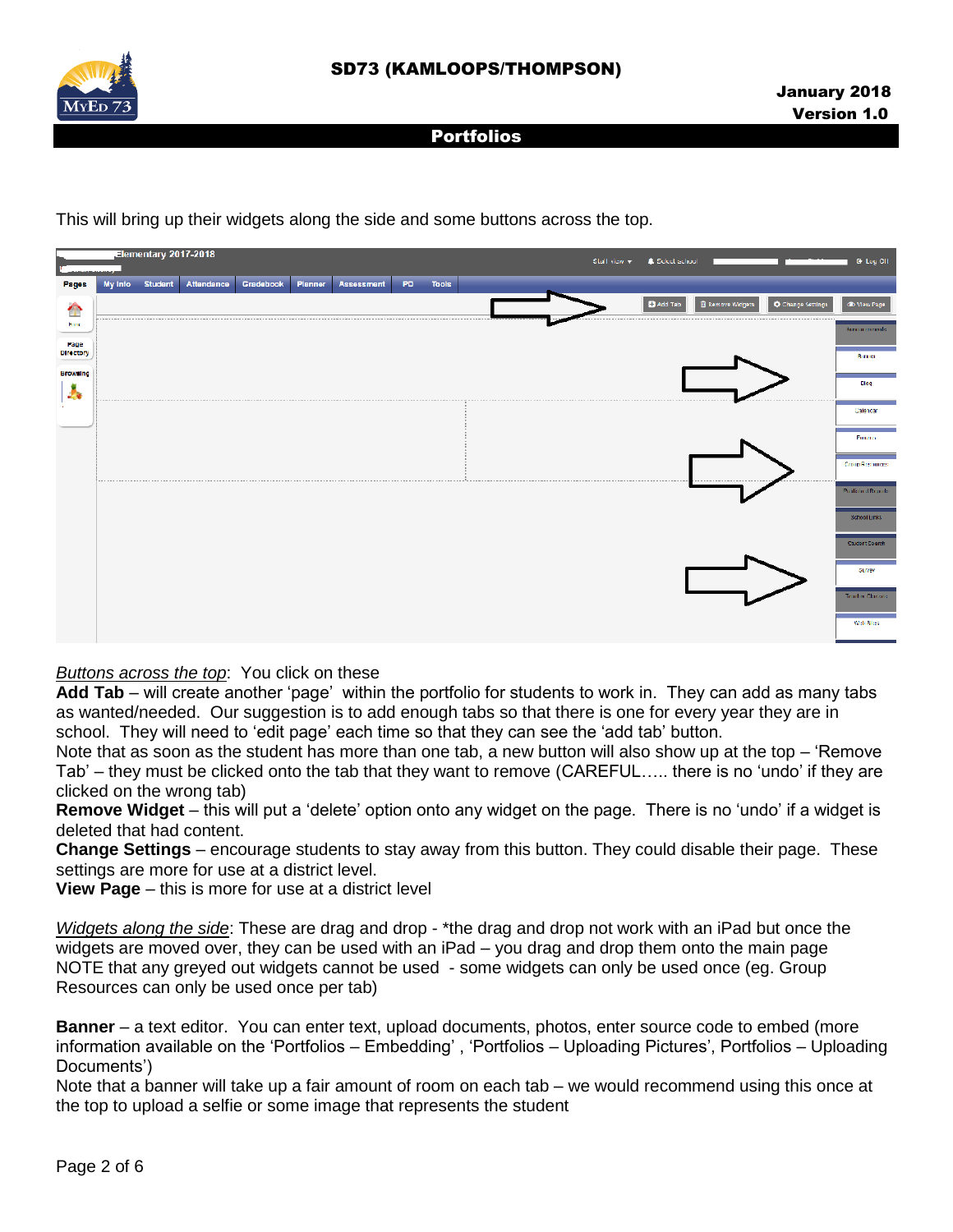

**Blog** – our personal favourite – This also is a full editor and you can enter text, upload pictures and documents, and embed source code – Start by dragging/dropping the widget and clicking on 'new entry' on the blog. You should see the following:

| Blog                                         |                                                                                                                                    |  |  |  |  |
|----------------------------------------------|------------------------------------------------------------------------------------------------------------------------------------|--|--|--|--|
|                                              |                                                                                                                                    |  |  |  |  |
| Title                                        |                                                                                                                                    |  |  |  |  |
| Categories                                   |                                                                                                                                    |  |  |  |  |
|                                              |                                                                                                                                    |  |  |  |  |
| Hide                                         | $\Box$                                                                                                                             |  |  |  |  |
|                                              |                                                                                                                                    |  |  |  |  |
|                                              |                                                                                                                                    |  |  |  |  |
| 亖<br>$\Box$<br>⊞ ⊡ ⊘                         | ŽŠ.<br>Source<br>重量量量<br>$2 = 2 = 6$<br>@<br>非<br>$\frac{c}{\Box} \frac{c}{\Box}$<br>$\circledast$<br>$\mathbb{F}^3_{{\mathbb X}}$ |  |  |  |  |
| Font<br>$Size -$<br>$\overline{\phantom{a}}$ | $x_a$ $x^2$<br>$\underline{\mathsf{u}}$<br>$A - B$<br>В<br>$\mathcal{I}$<br>$I_{\mathsf{x}}$<br>$^\star$<br>Format                 |  |  |  |  |
|                                              |                                                                                                                                    |  |  |  |  |
|                                              |                                                                                                                                    |  |  |  |  |

NOTE\* (see Portfolios – Blogs document for how to use features)

**Calendar** – Note that this is not an interactive calendar. It literally just shows the months/days.

**Forums** – These are meant for groups – a portfolio is set up with one main member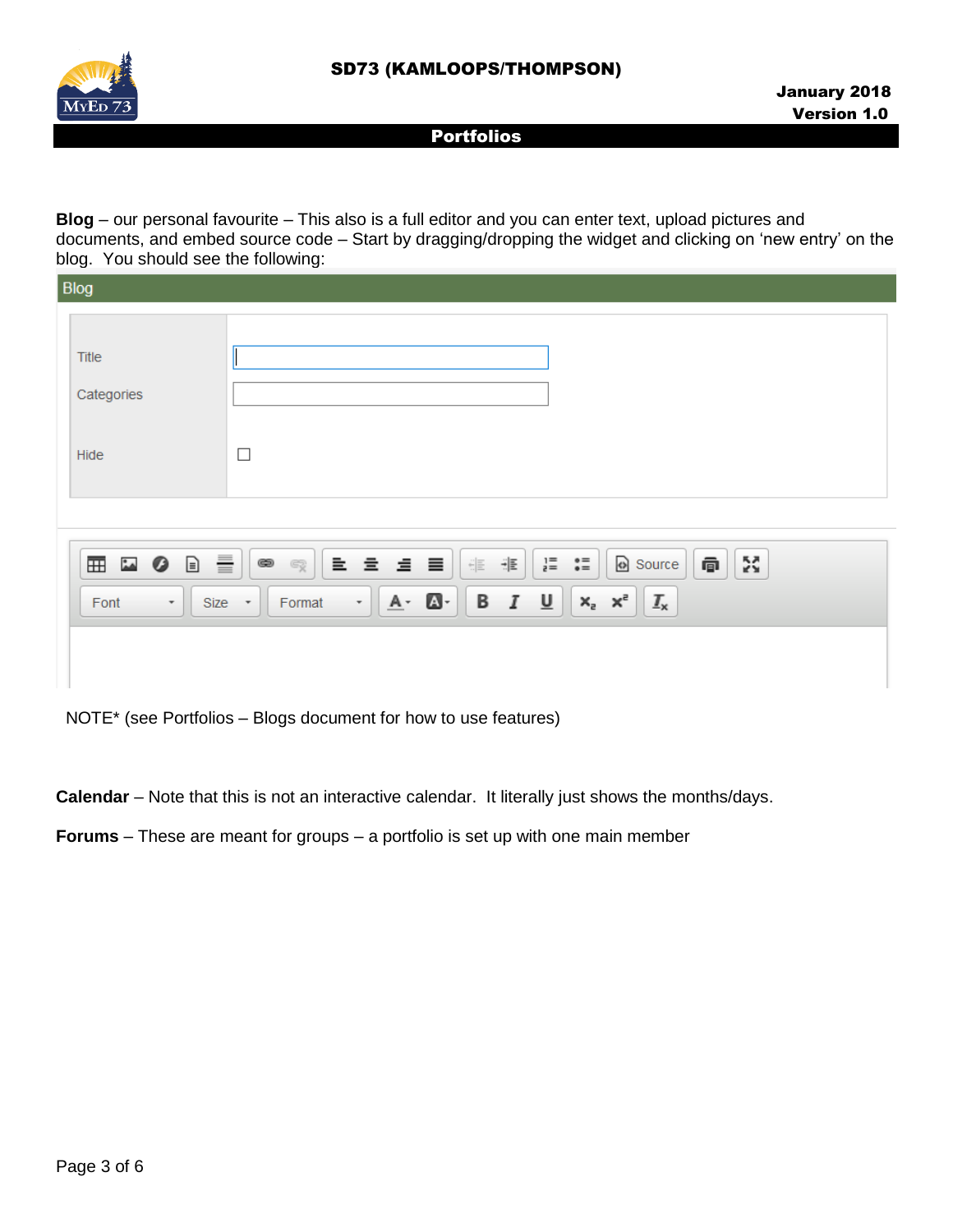# SD73 (KAMLOOPS/THOMPSON)



# Portfolios

**Group Resources** – This works like a 'Drive'. You can store files, upload links, create folders – drag and drop the widget onto the main page - once you click on 'edit' in the top right hand corner, you will see the following image:

| <b>Group Resources</b> | My Resources | Done |
|------------------------|--------------|------|
|                        |              |      |
|                        |              |      |
|                        |              |      |
|                        |              |      |
|                        |              |      |
|                        |              |      |
|                        |              |      |
| Add Edit               |              |      |
|                        |              |      |

Click on the 'Add' in the bottom bar to see the options for adding:

| <b>Group Resources</b><br>My Resources |  | Done |
|----------------------------------------|--|------|
|                                        |  |      |
|                                        |  |      |
| File                                   |  |      |
| <b>Note</b>                            |  |      |
| Weblink                                |  |      |
| Folder                                 |  |      |
| <b>Multiple Files</b>                  |  |      |
| Edit<br>Add                            |  |      |
|                                        |  |      |

Every time any file/folder or link is added, please always check the 'assign to current tab only' button – this will keep those uploaded documents from showing up in other tabs and allow group resources to be unique for each tab.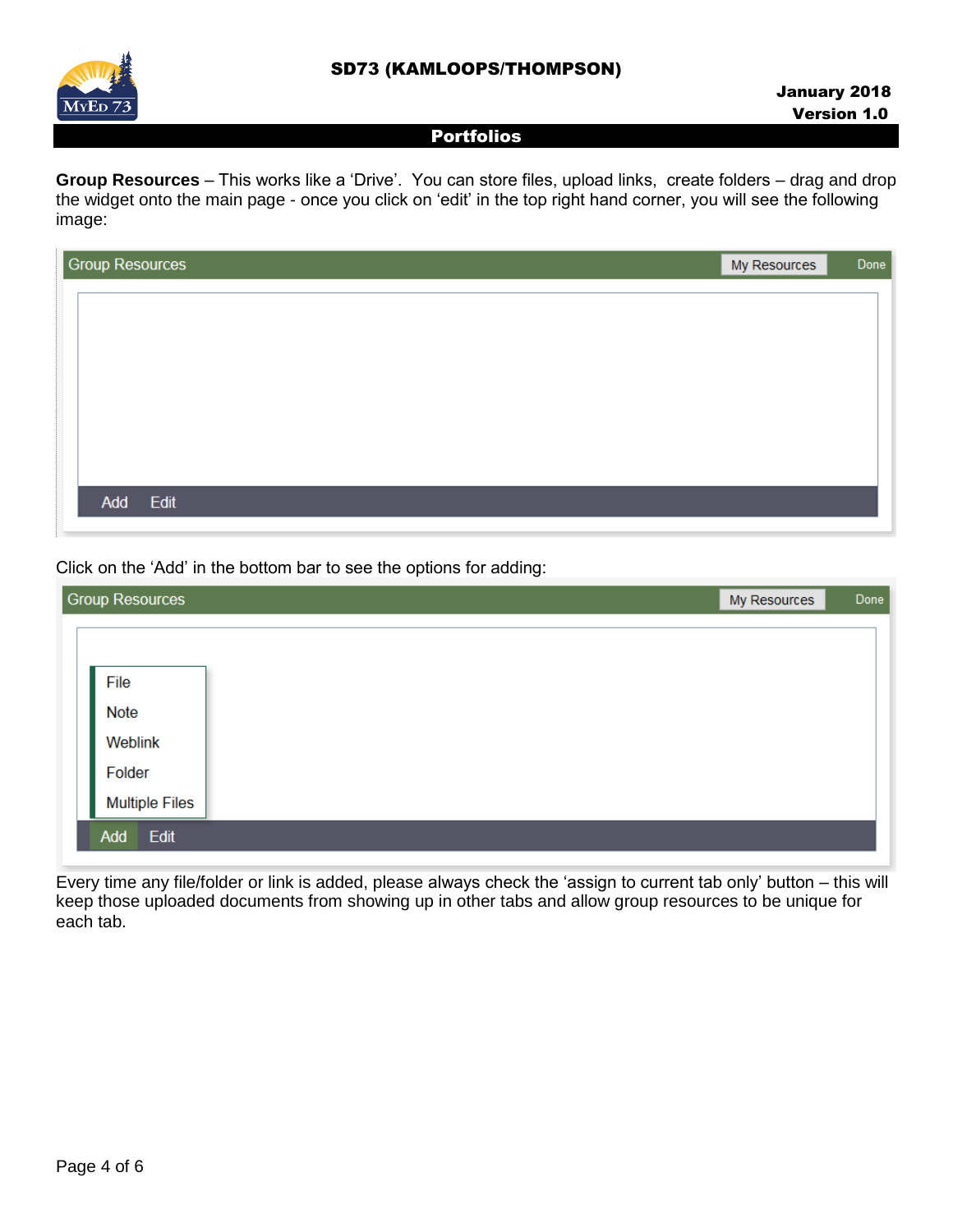

| Crade<br><b>DEnn</b><br><b>Details</b>        | Tab Q CCranberg Canctone    |
|-----------------------------------------------|-----------------------------|
| <b>Type</b>                                   | File                        |
| File *                                        | Browse<br>No file selected. |
| Description                                   | .::                         |
| Assign to current tab only                    |                             |
| $\mathbb{B}$ Save<br>$\mathsf{\times}$ Cancel |                             |

**Survey –** This is meant for groups – again these portfolios are set up with one main member (student) so it doesn't make sense to use a survey

**Websites** – A great tool for uploading links that students want to save - Once the widget is dragged and dropped onto the main page, click on 'edit' in the top bar of the widget and you will see the following:

| MyEdBC - Sd73 |                             |                               |
|---------------|-----------------------------|-------------------------------|
|               |                             | $\bigwedge$ Up<br>$\vee$ Down |
|               |                             |                               |
|               | $\mathcal{N}_{\mathcal{A}}$ |                               |



Please see 'Portfolios – Using Blogs', 'Portfolios – Using Banners/Websites', Portfolios – Using Group Resources' for additional information.